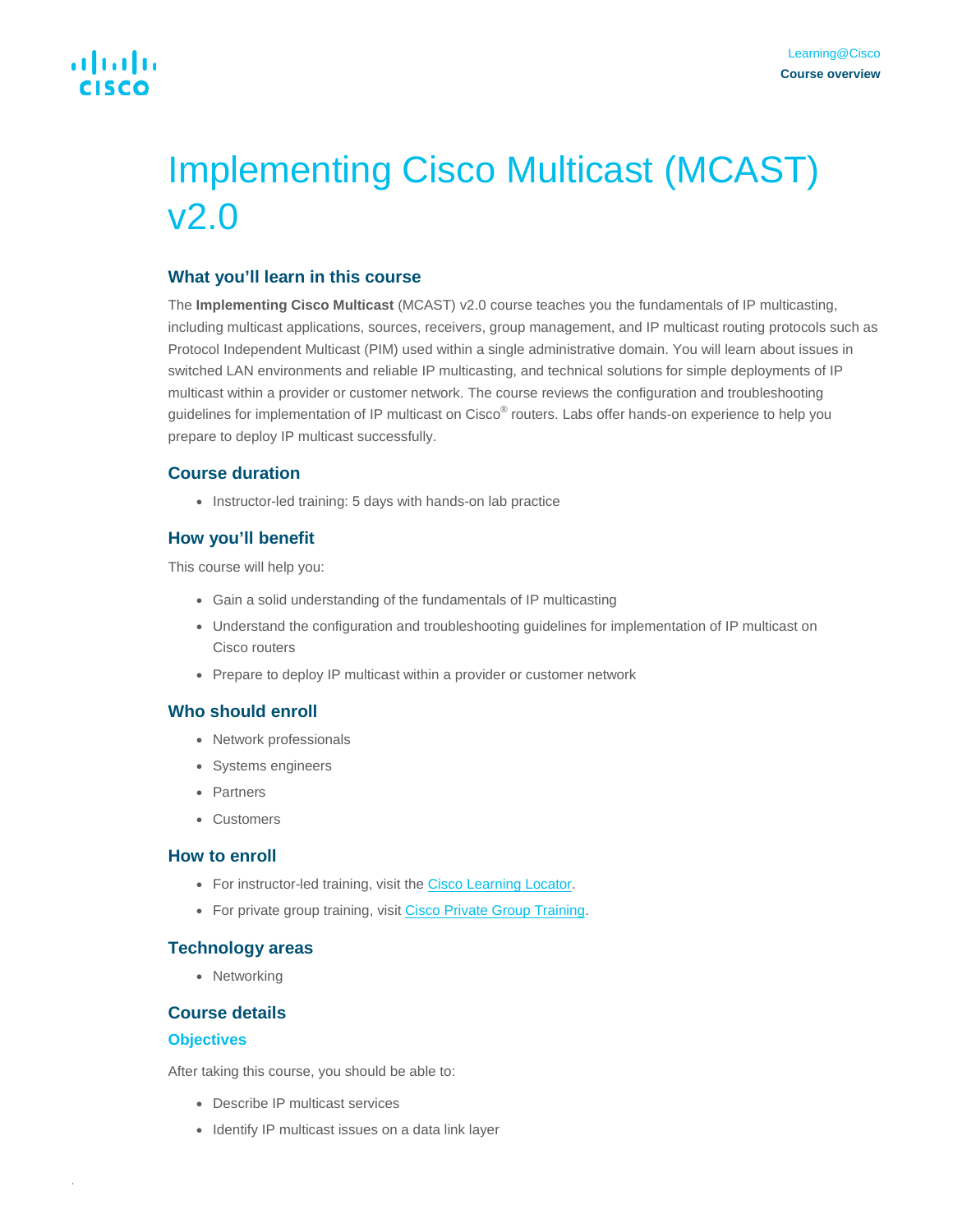- Explain why Protocol Independent Multicast Sparse Mode (PIM-SM) is the most current scalable IP multicast routing protocol
- Describe Rendezvous Point (RP) distribution solutions
- Recognize the drawbacks of the PIM-SM and describe two extensions to provide possible solutions
- Explain basic concepts of Multiprotocol BGP (MP-BGP) and its use in the IP multicast environment
- Configure and deploy Multicast Source Discovery Protocol (MSDP) in the interdomain environment
- Describe solutions to mitigate security issues in the IP multicast network
- Describe the process of monitoring and maintaining multicast high-availability operations
- Design multicast-related application and network solutions in customer and service provider networks

#### **Prerequisites**

We recommend that you have the following knowledge and skills before taking this course:

• Work experience and configuration skills for Cisco routers and LAN switches

#### **Outline**

- Course Introduction
- IP Multicast Concepts and Technologies
	- Introducing IP Multicast
	- Understanding the Multicast Service Model
	- Defining Multicast Distribution Trees and Forwarding
	- Reviewing Multicast Protocols
- Multicast on the LAN
	- Mapping Layer 3 to Layer 2
	- Working with Cisco Group Management Protocol
	- Using Internet Group Management Protocol (IGMP) Snooping
- PIM Sparse Mode
	- Introducing Protocol Independent Multicast Sparse Mode
	- Understanding PIM-SM Protocol Mechanics
	- Using PIM-SM in a Sample Situation
	- Configuring and Monitoring PIM-SM
- Rendezvous Point Engineering
	- Identifying RP Distribution Solutions
	- Implementing Auto-RP
	- Using PIMv2 Bootstrap Router (BSR)
	- Using Anycast RP and MSDP
- PIM Sparse Mode Protocol Extensions
	- Introducing Source-Specific Multicast (SSM)
	- Configuring and Monitoring SSM
	- Reviewing Bidirectional PIM
	- Configuring and Monitoring Bidirectional PIM